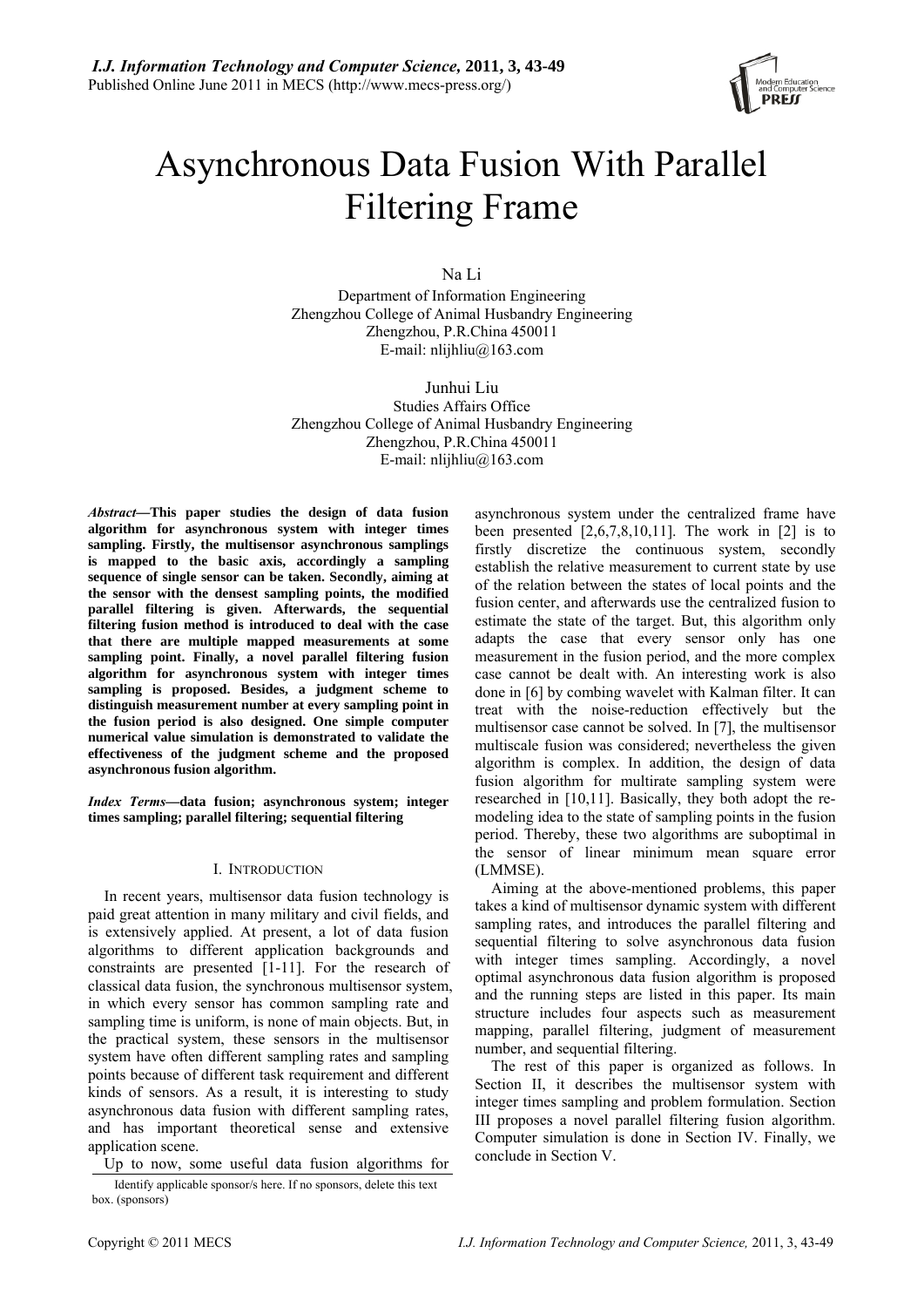## II. PROBLEM FORMULATION

### *A. System Description*

A kind of multisensor system which is composed of *N* sensors is considered. Every sensor observes the target state with different sampling rate, and the measurement is

 $z_i$   $(k_i + 1) = H_i$   $(k_i + 1)x(k_i + 1) + v_i(k_i + 1)$  (1) where  $i = 1, 2, \dots, N$ ,  $H_i(k + 1)$  is the measurement matrix. The corresponding state equation of *i* sensor is

$$
\mathbf{x}(k_i + 1) = \mathbf{\Phi}(k_i + 1, k_i)\mathbf{x}(k_i) + \mathbf{w}(k_i)
$$
 (2)  
where the sampling period of *i* sensor is  $T_i$  which a is an integer, and

$$
T_j / T_{j+1} = L
$$
,  $j = 1, 2, \dots, N-1$ ;  $L = 1, 2, \dots$  (3)

where  $L$  is also an integer. Suppose that the sampling period for which the sampling period is the biggest among them is the fusion period, then

$$
T = T_1 \tag{4}
$$

So, there are  $M_i$  measurements for sensor *i* in a fusion period, then

$$
T = M_i T_i \tag{5}
$$

It easily knows that the sampling periods for all of sensors have the integer  $L$  times relation from Eq. (3) and Eq. (4).

Figure.1 shows the multisensor system with  $L = 2$ .  $kM_i + l_i$   $(i = 1, 2, \dots, N; l_i = 1, 2, \dots, M_i)$  is  $l_i$  th sampling time of sensor *i* in  $(k+1)$  th fusion period, and

$$
M_i = L^{i-1}, \quad (i = 1, 2, \cdots, N)
$$
 (6)

| Sensor | $\bigcirc$ | $\dots$    | $\bigcirc$ | $(k+1)M_1$ | $(k+1)M_1$ |            |
|--------|------------|------------|------------|------------|------------|------------|
| 1      | 0          | k          | k+1        | k+2        |            |            |
| Sensor | $\bigcirc$ | $\dots$    | $\bigcirc$ | $\bigcirc$ | $\bigcirc$ | $\bigcirc$ |
| 2      | 0          | k          | k+1        | k+2        |            |            |
| 3      | 0          | k          | k+1        | k+2        |            |            |
| 4      | 0          | k          | k+1        | k+2        |            |            |
| 5      | 0          | k          | k+1        | k+2        |            |            |
| 6      | 0          | k          | kM_{N-1}+2 | k+1        | k+2        |            |
| 6      | 0          | kM_{N+1}+2 | k+1        | k+2        |            |            |
| 7      | 0          | kM_{N+1}+2 | k+1        | k+2        |            |            |
| 8      | 0          | kM_{N+1}+4 | k+1        | k+2        |            |            |
| 4      | 0          | kM_{N+1}+4 | k+1        | k+2        |            |            |
| 4      | 0          | 0          | k          | k+1        | k+2        |            |

Figure.1 The sampling of multisensor system with  $L = 2$ 

Then, the dynamic given by Eq.(1) and (2) can be  $z_i(kM_i + l_i) = H_i(kM_i + l_i)x(kM_i + l_i) + v_i(kM_i + l_i)$ (7)

$$
\mathbf{x}(kM_i + l_i) = \boldsymbol{\Phi}_i(kM_i + l_i, kM_i + l_i - 1)\mathbf{x}(kM_i + l_i - 1) + \mathbf{w}(kM_i + l_i - 1)
$$
\n
$$
(8)
$$

where  $i = 1, 2, \dots, N; l_i = 1, 2, \dots, M_i$ , and  $k \ge 0$  is a dis crete time variable.  $\mathbf{x}(kM_i + l_i) \in R^{n \times 1}$  is state vector,  $\Phi_i(kM_i + l_i, kM_i + l_i - 1) \in R^{n \times n}$  is state transfer mat rix of sensor *i*. Process noise  $w(kM_i + l_i - 1) \in R^{n \times 1}$  is a Gaussian white noise sequence, and satisfies

$$
\begin{cases}\nE\left\{\mathbf{w}(kM_i + l_i - 1)\right\} = \mathbf{0} \\
E\left\{\mathbf{w}(kM_i + l_i - 1)\right\}(\mathbf{w}(jM_i + l_i - 1))^T\right\} \\
= \mathbf{Q}(kM_i + l_i - 1)\delta_{kj}\n\end{cases}
$$
\n(9)

where  $k, j \geq 0$ ;  $0 \leq l_i \leq M_i$ .

 $\mathbf{z}_i (kM_i + l_i) \in R^{p_i \times 1}$  is the measurement of sensor *i* to  $\mathbf{x}_i (kM_i + l_i)$  at  $kM_i + l_i$ ,  $\mathbf{H}_i (kM_i + l_i) \in R^{p_i \times n}$  is the measurement matrix. Measurement noise  $v_i (kM_i + l_i) \in R^{p_i \times 1}$  is also a Gaussian white noise and its statistical property is

$$
\begin{cases}\nE\left\{\mathbf{v}_i(kM_i + l_i)\right\} = 0 \\
E\left\{\mathbf{v}_i(kM_i + l_i)\mathbf{v}_j^T(jM_j + l_i)\right\} = \mathbf{R}_i(kM_i + l_i)\delta_{ij} \\
(10)\n\end{cases}
$$

where  $k, j \geq 0$ ;  $0 \leq l_i \leq M_i$ .  $\mathbf{R}_i(kM_i + l_i)$  is a positive matrix, and there are correlative between process noise and measurement noises, namely

$$
E\left\{ (w(kM_{i} + l_{i} - 1)) (v_{i} (jM_{i} + l_{i} - 1)) \right\}
$$
  
=  $S_{i} (kM_{i} + l_{i} - 1) \delta_{kj}$  (11)

where  $k, j \geq 0$ ;  $0 \leq l_i \leq M_i$ . The original state  $\mathbf{x}(0)$  is a random vector and satisfies

$$
E\left\{\boldsymbol{x}(0)\right\} = \boldsymbol{x}_0 \tag{12}
$$

$$
E\left[\mathbf{x}(0) - \mathbf{x}_0\right]\left[\mathbf{x}(0) - \mathbf{x}_0\right]^T = \mathbf{P}_0 \quad (13)
$$

## *B. Problem Formulation*

In order to conveniently describe the proposed algorithm, it is necessary to transform the abovementioned multisensor dynamic system to a single one. Based on the sampling time of fusion center, the sampling points of all of sensors can be mapped to this reference axis, see Figure.2. we easily know: firstly, there is one measurement at least at the sampling point in a fusion period after they are mapped. And, the measurement number at every sampling point is different basically. Secondly, in a fusion period there are all measurements from sensor *N* at every sampling point.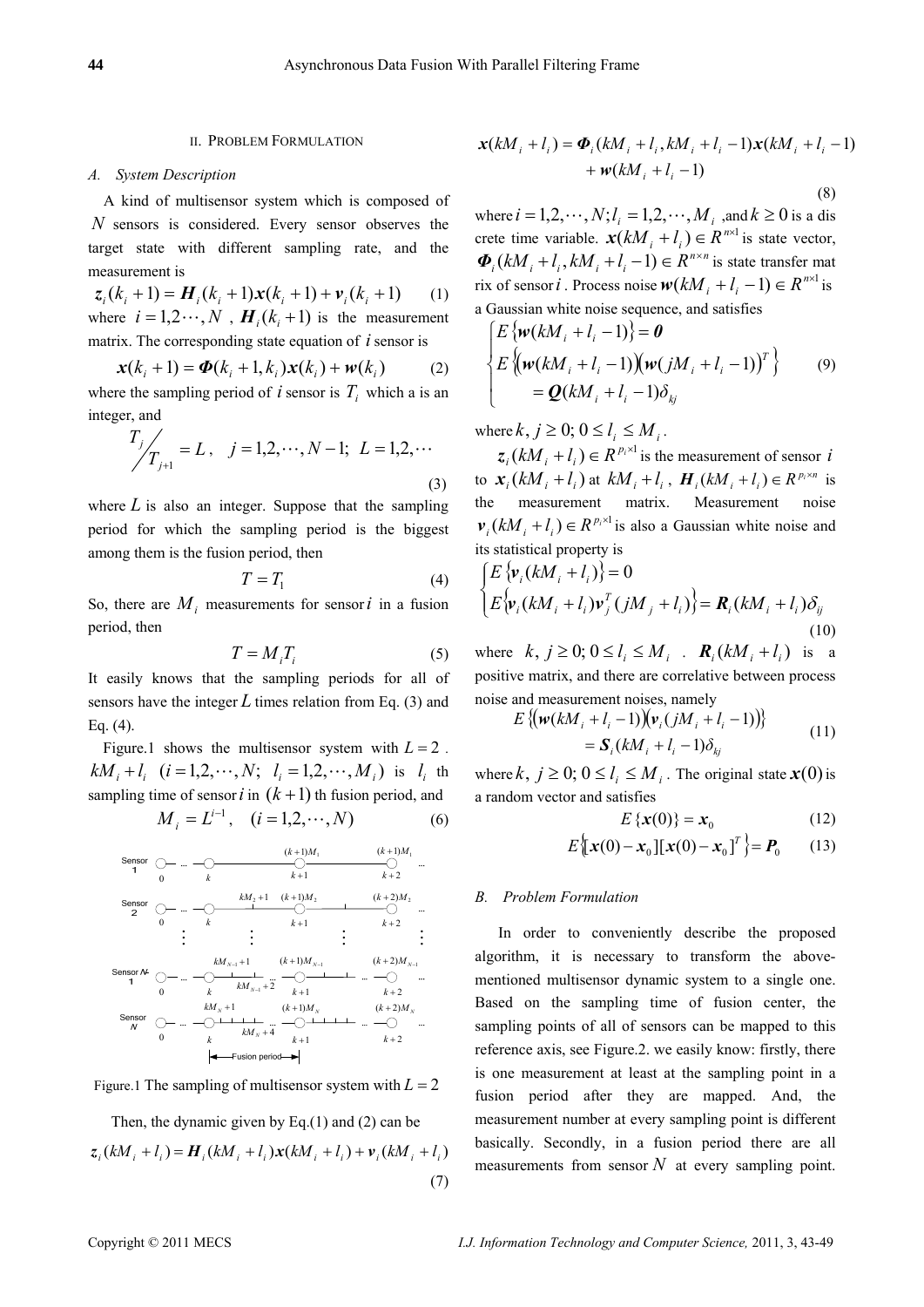$$
(k+1)M_{1}
$$
\n
$$
\vdots
$$
\n
$$
kM_{N}+1
$$
\n
$$
kM_{N}+3
$$
\n
$$
kM_{N}+5
$$
\n
$$
(k+1)M_{N-1}-1
$$
\n
$$
(k+1)M_{N-1}
$$
\n
$$
\vdots
$$
\n
$$
(k+1)M_{N-2}
$$
\n
$$
(k+1)M_{N}
$$
\n
$$
\vdots
$$
\n
$$
\vdots
$$
\n
$$
\vdots
$$
\n
$$
\vdots
$$
\n
$$
\vdots
$$
\n
$$
\vdots
$$
\n
$$
\vdots
$$
\n
$$
\vdots
$$
\n
$$
\vdots
$$
\n
$$
\vdots
$$
\n
$$
\vdots
$$
\n
$$
\vdots
$$
\n
$$
\vdots
$$
\n
$$
\vdots
$$
\n
$$
\vdots
$$
\n
$$
\vdots
$$
\n
$$
\vdots
$$
\n
$$
\vdots
$$
\n
$$
\vdots
$$
\n
$$
\vdots
$$
\n
$$
\vdots
$$
\n
$$
\vdots
$$
\n
$$
\vdots
$$
\n
$$
\vdots
$$
\n
$$
\vdots
$$
\n
$$
\vdots
$$
\n
$$
\vdots
$$
\n
$$
\vdots
$$
\n
$$
\vdots
$$
\n
$$
\vdots
$$
\n
$$
\vdots
$$
\n
$$
\vdots
$$
\n
$$
\vdots
$$
\n
$$
\vdots
$$
\n
$$
\vdots
$$
\n
$$
\vdots
$$
\n
$$
\vdots
$$
\n
$$
\vdots
$$
\n
$$
\vdots
$$
\n
$$
\vdots
$$
\n
$$
\vdots
$$
\n
$$
\vdots
$$
\n
$$
\vdots
$$
\n
$$
\vdots
$$
\n
$$
\vdots
$$
\n
$$
\vdots
$$
\n
$$
\vdots
$$
\n
$$
\vdots
$$
\n
$$
\vdots
$$
\n
$$
\vdots
$$

# Figure.2 The mapped multisensory dynamic sampling system

 Then, the basic idea of parallel filtering fusion algorithm with integer times sampling is as follows: the sampling points of all of sensors are mapped to the reference axis on the basis of sampling time of fusion center. Afterwards, the time axis of sensor  $N$  can be taken as basis and the parallel filtering algorithm can be performed. Especially, when the sampling point has multiple measurements, the sequential filtering fusion in [9] can be used. Finally, we can get the fusion estimate based on the global information for every sampling point  $kM_N + l_N$  in the fusion period. In order to realize above-mentioned idea, the following problems must be solved: i) One is how to perform the parallel filtering algorithm based on sensor  $N$ . ii) The other is how to distinguish which sensor measurements every sampling time has in a fusion period. Next, the fusion algorithm is established in terms of solving above-mentioned two problems.

## III. PARALLEL FITERING FUSION ALGORITHM WITH INTEGER TIMES SAMPLING

## *A. Parallel Filtering Fusion Algorithm*

By considering i) this subsection presents the parallel filtering fusion algorithm in the case that there is only one measurement at every sampling point, namely only consider the measurement of sensor *N* .

From Eq.(7) and Eq.(8), state equation and measurement equation of sensor *N* are as follows:

$$
\mathbf{x}(kM_N + l_N) = \mathbf{\Phi}_N \mathbf{x}(kM_N + l_N - 1) + \mathbf{w} \ (kM_N + l_N - 1)
$$
\n
$$
\mathbf{z}_N(kM_N + l_N) = \mathbf{H}_N(kM_N + l_N) \mathbf{x}(kM_N + l_N)
$$
\n
$$
+ \mathbf{v}_N(kM_N + l_N)
$$

(15)

So, one has the following theorem.

*Theorem 1* According to (14) and (15), one can get the following new multisensor system

$$
\mathbf{x}((k+1)M_{N} + l_{N}) = \mathbf{\Phi}_{N}^{M} \mathbf{x}(kM_{N} + l_{N}) + \mathbf{w}^{*}(kM_{N} + l_{N})
$$
\n(16)\n  
\n
$$
\mathbf{z}_{N}(kM_{N} + l_{N}) = \mathbf{H}_{N} \mathbf{x}(kM_{N} + l_{N}) + \mathbf{v}_{N}(kM_{N} + l_{N})
$$
\n(17)

where

$$
\boldsymbol{w}^*(kM_N + l_N) = \sum_{l=0}^{M-1} \boldsymbol{\Phi}_N^l \boldsymbol{w}[(k+1)M_N + l_N - l - 1](18)
$$
  

$$
E\left\{ \begin{pmatrix} \boldsymbol{w}^*(kM_N + l_N) \\ \boldsymbol{v}_N(kM_N + l_N) \end{pmatrix} \begin{pmatrix} \boldsymbol{w}^{*T} (jM_N + l_N), \boldsymbol{v}_N^T (jM_N + l_N) \end{pmatrix} \right\}
$$
  

$$
= \begin{pmatrix} \boldsymbol{Q}_N^* & \boldsymbol{S}_N \\ \boldsymbol{v}_N & \boldsymbol{S}_N \end{pmatrix} \delta_{ki}
$$
 (19)

 $\mathsf I$ 

⎝

$$
= \begin{pmatrix} \mathbf{Q}_N^* & \mathbf{S}_N \\ \mathbf{S}_N^T & \mathbf{R}_N \end{pmatrix} \delta_{kj} \tag{19}
$$

$$
\boldsymbol{Q}_{N}^{*} = \sum_{l=0}^{M-1} \boldsymbol{\Phi}_{N}^{l} \boldsymbol{Q}_{N} \left(\boldsymbol{\Phi}_{N}^{l}\right)^{T}
$$
 (20)

and

$$
\begin{cases} \boldsymbol{\Phi}_N = \boldsymbol{\Phi}_N (kM_N + l_N, kM_N + l_N - 1) \\ \boldsymbol{H}_N = \boldsymbol{H}_N (kM_N + l_N) \end{cases}
$$
\n(21)

$$
\begin{cases}\n\mathbf{Q}_N = \mathbf{Q}(kM_N + l_N - 1) \\
\mathbf{R}_N = \mathbf{R}_N(kM_N + l_N), \mathbf{S}_N = \mathbf{S}_N(kM_N + l_N)\n\end{cases}
$$
\n(22)

*Proof.* The derivations of Eq. (16) to Eq. (22) can be finished easily.

In terms of (14), we have  
\n
$$
x((k+1)M_N + l_N)
$$
\n
$$
= \Phi_N \cdot x_N((k+1)M_N + l_N - 1) + w_N((k+1)M_N + l_N - 1)
$$
\n
$$
= \Phi_N \{ \Phi_N \cdot x_N((k+1)M_N + l_N - 2) \} + w_N((k+1)M_N + l_N - 1)
$$
\n
$$
= \Phi_N^2 \cdot x_N((k+1)M + l_N - 2) + \Phi_N \cdot w_N((k+1)M_N + l_N - 2)
$$
\n
$$
+ w_N((k+1)M_N + l_N - 1)
$$
\n
$$
= \Phi_N^2 \cdot \{\Phi_N \cdot x_N((k+1)M_N + l_N - 3) + w_N((k+1)M_N + l_N - 3)\}
$$
\n
$$
+ \sum_{l=0}^{1} \Phi_N^l \cdot w_N((k+1)M_N + l_N - 3) + w_N((k+1)M_N + l_N - 3)
$$
\n
$$
+ \sum_{l=0}^{2} \Phi_N^l \cdot w_N((k+1)M_N + l_N - 1 - 1)
$$
\n
$$
= \Phi_N^3 \cdot x_N((k+1)M_N + l_N - 4) + w_N((k+1)M_N + l_N - 4)\}
$$
\n
$$
+ \sum_{l=0}^{2} \Phi_N^l \cdot w_N((k+1)M_N + l_N - 4) + w_N((k+1)M_N + l_N - 4)\}
$$
\n
$$
+ \sum_{l=0}^{2} \Phi_N^l \cdot w_N((k+1)M_N + l_N - 1 - 1)
$$
\n
$$
= \Phi_N^4 \cdot x_N((k+1)M_N + l_N - 4) + \Phi_N^3 \cdot w_N((k+1)M_N + l_N - 4)
$$
\n
$$
+ \sum_{l=0}^{2} \Phi_N^l \cdot w_N((k+1)M_N + l_N - 1 - 1)
$$
\n
$$
= \Phi_N^4 \cdot x_N((k+1)M_N + l_N - 4)
$$
\n
$$
+ \sum_{l=0}^{3} \Phi_N^l \cdot w_N((k+1)M_N + l_N - 1 - 1)
$$
\n
$$
= \Phi_N^M \cdot x_N(kM + l_N) + \sum_{l=0}^{M-1} \Phi_N^l \cdot w_N((k
$$

Copyright © 2011 MECS *I.J. Information Technology and Computer Science,* 2011, 3, 43-49

(*A*.1)

= 0 *l*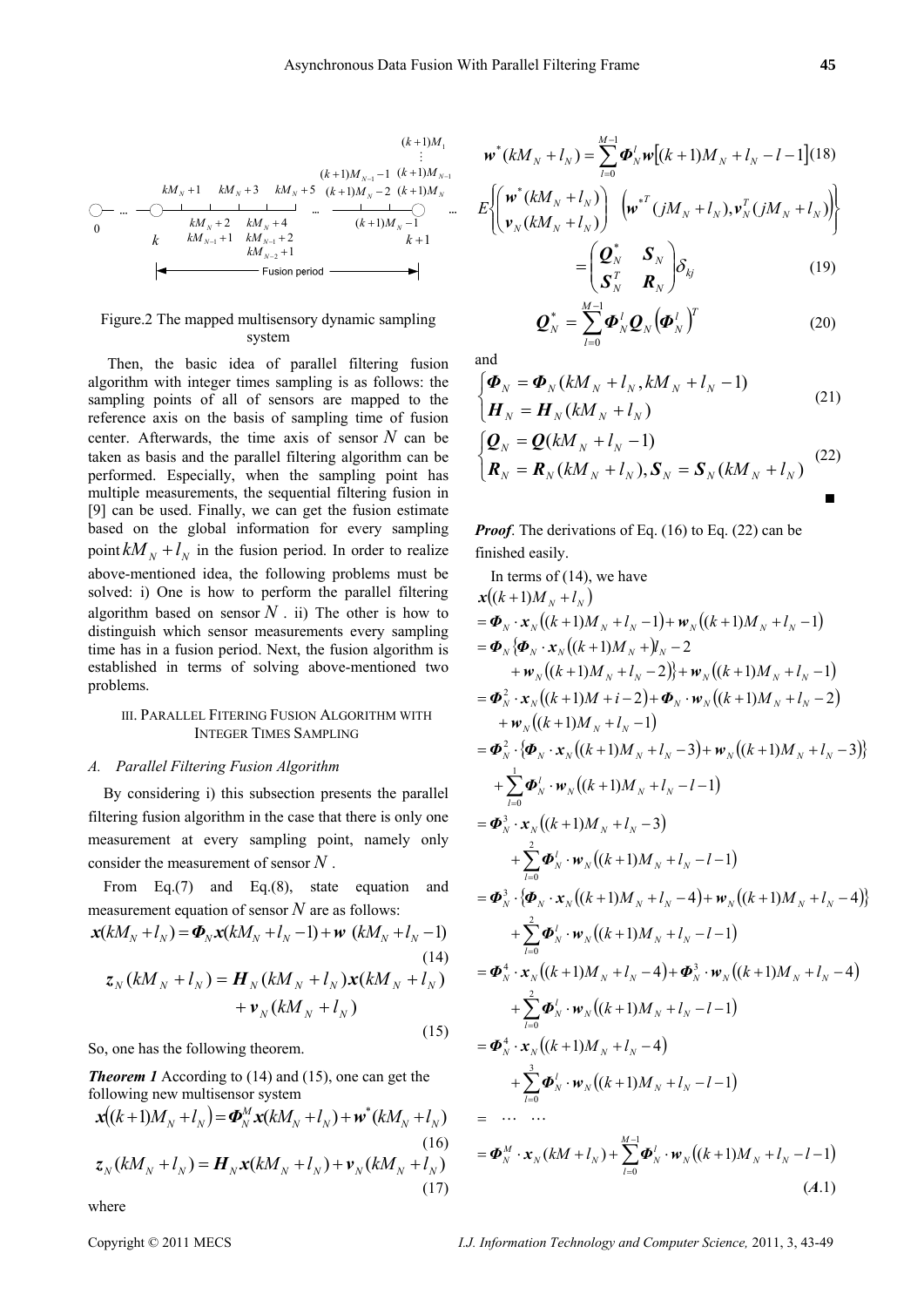So, one has

$$
\mathbf{x}_{N}((k+1)M_{N} + l_{N}) = \boldsymbol{\Phi}_{N}^{M} \cdot \mathbf{x}_{N}(kM_{N} + l_{N})
$$
\n
$$
+ \boldsymbol{w}_{N}^{*}(kM_{N} + l_{N})
$$
\n
$$
\mathbf{z}_{N}(kM + l_{N}) = \boldsymbol{H}_{N}\mathbf{x}_{N}(kM_{N} + l_{N})
$$
\n
$$
+ \boldsymbol{v}_{N}(kM_{N} + l_{N})
$$
\n
$$
(A.3)
$$

where

$$
\mathbf{w}_{N}^{*}(kM_{N} + l_{N})
$$
\n
$$
= \sum_{l=0}^{M-1} \boldsymbol{\Phi}_{N}^{l} \cdot \mathbf{w}_{N}((k+1)M_{N} + l_{N} - l - 1) \tag{A.4}
$$
\nand

$$
E\left\{\boldsymbol{w}_{N}^{*}(kM_{N}+l_{N})\cdot[\boldsymbol{w}_{N}^{*}(kM+l_{N})]^{T}\right\}
$$
\n
$$
=E\left\{\left[\sum_{l=0}^{M-1}\boldsymbol{\Phi}_{N}^{l}\cdot\boldsymbol{w}_{N}((k+1)M_{N}+l_{N}-l-1)\right]\right.\times\left[\sum_{l=0}^{\boldsymbol{\Phi}}\boldsymbol{\Phi}_{N}^{l}\cdot\boldsymbol{w}_{N}((k+1)M_{N}+l_{N}-l-1)\right]^{T}
$$
\n
$$
=E\left\{\sum_{l=0}^{M-1}\boldsymbol{\Phi}_{N}^{l}\times\left[\sum_{k=0}^{M}\boldsymbol{w}_{N}^{l}[(k+1)M_{N}+l_{N}-l-1]\right]\right.\times\left(\boldsymbol{\Phi}_{N}^{l}\right)^{T}\right\}
$$
\n
$$
=\sum_{l=0}^{M-1}\boldsymbol{\Phi}_{N}^{l}\boldsymbol{Q}_{N}\left(\boldsymbol{\Phi}_{N}^{l}\right)^{T}\delta_{k,j}
$$
\n
$$
=\boldsymbol{Q}_{N}^{*}\delta_{k,j}
$$
\n
$$
(A.5)
$$

Thereby

$$
E\left\{\begin{pmatrix} \boldsymbol{w}_{N}^{*}(kM_{N} + l_{N}) \\ \boldsymbol{v}_{N}(kM_{N} + l_{N}) \end{pmatrix} \times \begin{pmatrix} \boldsymbol{w}_{N}^{*}(\boldsymbol{j}M_{N} + l_{N}) & \boldsymbol{v}_{N}^{T}(\boldsymbol{j}M_{N} + l_{N}) \end{pmatrix}\right\} \quad (A.6)
$$
  
= 
$$
\begin{pmatrix} \boldsymbol{Q}_{N}^{*} & \boldsymbol{S}_{N} \\ \boldsymbol{S}_{N}^{T} & \boldsymbol{R}_{N} \end{pmatrix} \delta_{k,j}
$$

The proof is finished.

 Then, the parallel filtering fusion algorithm based on the measurements of sensor  $\tilde{N}$  is as follows [3].

1) One step state predict during the fusion period  
\n
$$
\hat{\mathbf{x}}_{N} (kM_{N} + l_{N} | kM_{N} + l_{N} - 1)
$$
\n
$$
= \overline{\Phi}_{N} \hat{\mathbf{x}}_{N} (kM_{N} + l_{N} - 1 | kM_{N} + l_{N} - 1) \quad (23)
$$
\n
$$
+ \mathbf{S}_{N} \mathbf{R}_{N}^{-1} \mathbf{z}_{N} (kM_{N} + l_{N} - 1)
$$
\n
$$
\mathbf{P}_{N} (kM_{N} + l_{N} | kM_{N} + l_{N} - 1)
$$
\n
$$
= \overline{\Phi}_{N} \mathbf{P}_{N} (kM_{N} + l_{N} - 1 | kM_{N} + l_{N} - 1) \overline{\Phi}_{N}^{T} + \overline{\mathbf{Q}}_{N} \quad (24)
$$

where

$$
\begin{cases}\n\overline{\Phi}_N = \Phi_N - \mathbf{S}_N \mathbf{R}_N^{-1} \mathbf{H}_N, & \overline{\mathbf{Q}}_N = \mathbf{Q}_N - \mathbf{S}_N \mathbf{R}_N^{-1} \mathbf{S}_N^T \\
z(kM_N + l_N - 1) = z_N(kM_N + l_N - 1)\n\end{cases}
$$
\n(25)\n  
\n2) One step state predict between the fusion periods

$$
\hat{\mathbf{x}}_{l_N-1}((k+1)M_N + l_N - 1 | kM_N + l_N - 1)
$$
\n
$$
= \mathbf{\Phi}_N^M \hat{\mathbf{x}}_{l_N-1} (kM_N + l_N - 1 | kM_N + l_N - 1)
$$
\n
$$
+ \mathbf{S}_N \mathbf{R}_N^{-1} \left( \frac{\mathbf{z}(kM_N + l_N - 1)}{-\mathbf{H}_N \hat{\mathbf{x}}_{l_N-1} (kM_N + l_N - 1 | kM_N + l_N - 1)} \right)
$$

$$
P_{l_N-1}((k+1)M_N + l_N - 1 | kM_N + l_N - 1)
$$
\n
$$
= \Phi_N^M P_{l_N-1}(kM_N + l_N - 1 | kM_N + l_N - 1)(\Phi_N^M)^T
$$
\n
$$
+ Q_N^* - S_N R_N^{-1} S_N^T
$$
\nBy use of Eq.(23), (26), Eq. (23) can be rewritten to

\n
$$
\hat{\mathbf{x}}_N(kM_N + l_N | kM_N + l_N - 1)
$$
\n
$$
= \overline{\Phi}_N \hat{\mathbf{x}}_N(kM_N + l_N - 1 | kM_N + l_N - 1)
$$

$$
+\hat{\mathbf{x}}_{l_{N-1}}((k+1)M_{N}+l_{N}-1|kM_{N}+l_{N}-1)
$$
  

$$
-\overline{\mathbf{\Phi}}_{N}^{M}\hat{\mathbf{x}}_{l_{N-1}}(kM_{N}+l_{N}-1|kM_{N}+l_{N}-1)
$$
  
(28)

where

$$
\overline{\boldsymbol{\Phi}}_N^M = \boldsymbol{\Phi}_N^M - \boldsymbol{S}_N \boldsymbol{R}_N^{-1} \boldsymbol{H}_N
$$
\n(29)

\n3) State update at every time in the fusion period

$$
\hat{\mathbf{x}}_{N} (kM_{N} + l_{N}) kM_{N} + l_{N})
$$
\n
$$
= A_{N} (kM_{N} + l_{N}) \hat{\mathbf{x}}_{N} (kM_{N} + l_{N}) kM_{N} + l_{N} - 1)
$$
\n
$$
+ K_{N} (kM_{N} + l_{N}) z (kM_{N} + l_{N})
$$
\n(30)

$$
P_N^{-1}(kM_N + l_N | kM_N + l_N)
$$
  
=  $P_N^{-1}(kM_N + l_N | kM_N + l_N - 1) + H_N^T R_N^{-1} H_N$  (31)

where

■

$$
A_{N}(kM_{N} + l_{N}) = I - K_{N}(kM_{N} + l_{N})H_{N}
$$
 (32)  

$$
K_{N}(kM_{N} + l_{N}) = P_{N}(kM_{N} + l_{N} | kM_{N} + l_{N})H_{N}^{T}R_{N}^{-1}
$$
 (33)

# 4) Update for corresponding sate between fusion

periods

$$
\hat{\mathbf{x}}_{l_{N}}(kM_{N} + l_{N} | kM_{N} + l_{N})
$$
\n
$$
= A_{l_{N}}(kM_{N} + l_{N})\hat{\mathbf{x}}_{l_{N}}(kM_{N} + l_{N} | (k-1)M_{N} + l_{N})
$$
\n
$$
+ K_{l_{N}}(kM_{N} + l_{N})z(kM_{N} + l_{N})
$$
\n(34)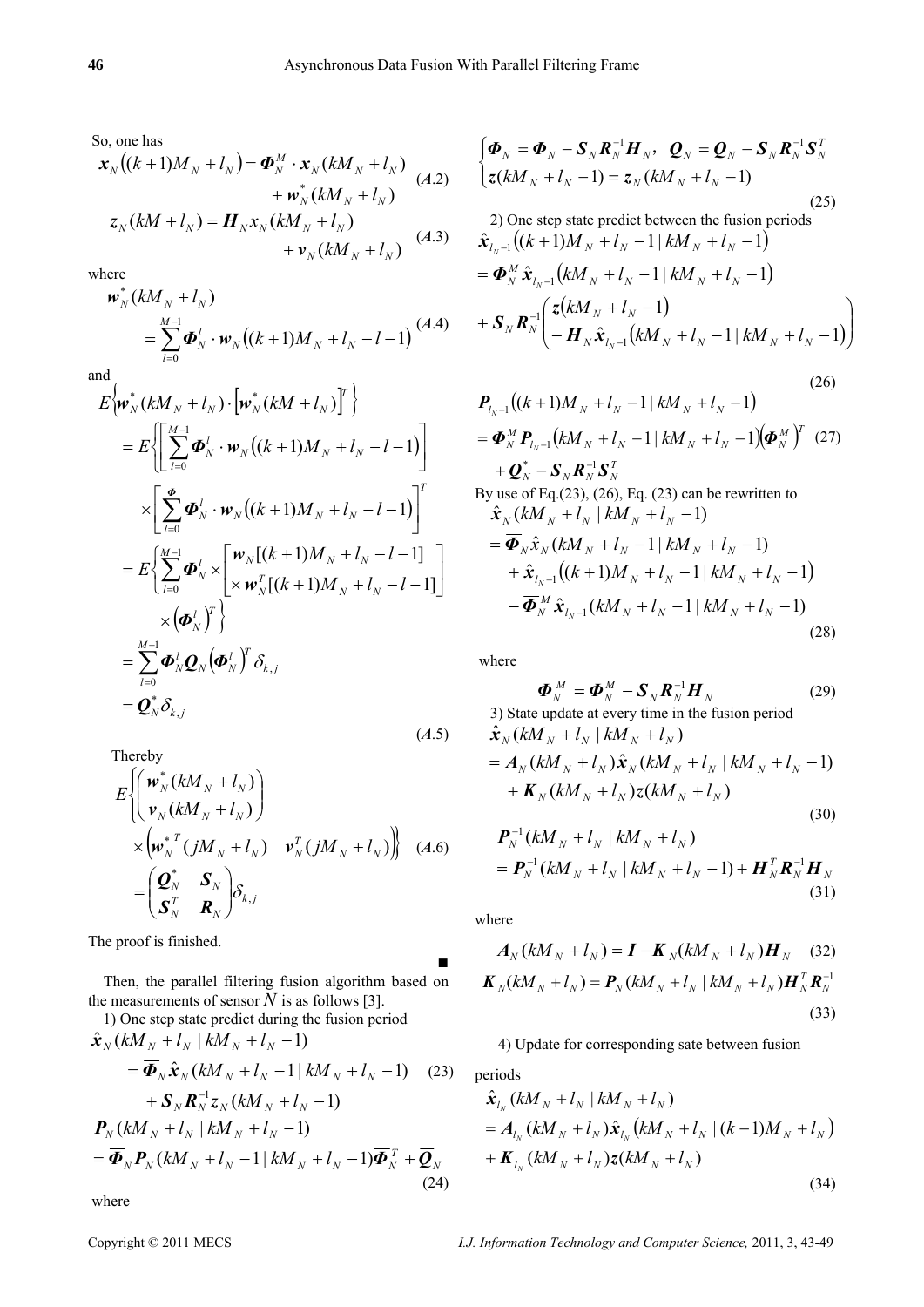$$
\begin{aligned} & \mathbf{P}_{l_N}^{-1} (kM_N + l_N \mid kM_N + l_N) \\ & = \mathbf{P}_{l_N}^{-1} (kM_N + l_N \mid (k-1)M_N + l_N) + \mathbf{H}_N^T \mathbf{R}_N^{-1} \mathbf{H}_N \end{aligned} \tag{35}
$$

where

$$
A_{l_N}(kM_N + l_N) = \mathbf{I} - \mathbf{K}_{l_N}(kM_N + l_N)\mathbf{H}_N
$$
 (36)  

$$
\mathbf{K}_{l_N}(kM_N + l_N) = \mathbf{P}_{l_N}(kM_N + l_N)kM_N + l_N\mathbf{H}_N^T\mathbf{R}_N^{-1}
$$
 (37)

$$
z(kM_N + l_N) = z_N(kM_N + l_N)
$$
\n(38)

and

$$
A_N(kM_N + l_N) = P_N(kM_N + l_N)P^{-1}(kM_N + l_N|kM_N + l_N - 1)(39)
$$
  

$$
A_N(kM_N + l_N) = P_{l_N}(kM_N + l_N)P_{l_N}^{-1}(kM_N + l_N|(k-1)M_N + l_N - 1)(40)
$$
  
So, Eq.(30) and Eq.(31) can be rewritten to

$$
\hat{\mathbf{x}}_{N}(kM_{N}+l_{N} | kM_{N}+l_{N}) = \mathbf{P}_{N}(kM_{N}+l_{N} | kM_{N}+l_{N})
$$
\n
$$
\cdot \left\{ \mathbf{P}_{N}^{-1}(kM_{N}+l_{N} | kM_{N}+l_{N}-1) \hat{\mathbf{x}}_{N}(kM_{N}+l_{N} | kM_{N}+l_{N}-1) + \mathbf{P}_{l_{N}}^{-1}(kM_{N}+l_{N} | kM_{N}+l_{N}) \hat{\mathbf{x}}_{l_{N}}(kM_{N}+l_{N} | kM_{N}+l_{N}) \right\}
$$
\n
$$
- \mathbf{P}_{l_{N}}^{-1}(kM_{N}+l_{N} | (k-1)M_{N}+l_{N}) \hat{\mathbf{x}}_{l_{N}}(kM_{N}+l_{N} | (k-1)M_{N}+l_{N}) \right\}
$$
\n(41)

$$
P_N^{-1}(kM_N + l_N | kM_N + l_N)
$$
  
=  $P_N^{-1}(kM_N + l_N | kM_N + l_N - 1)$   
+  $P_{l_N}^{-1}(kM_N + l_N | kM_N + l_N)$   
-  $P_{l_N}^{-1}(kM_N + l_N | (k-1)M_N + l_N)$  (42)

 Because it involves many variables in the abovegiven algorithm, in order to provide clear understanding Figure.3 shows all variables to compute  $\hat{\mathbf{x}}_{N} (kM_{N} + l_{N} | kM_{N} + l_{N})$  and  $\mathbf{P}_{N} (kM_{N} + l_{N} | kM_{N} + l_{N}).$  $\hat{x}$ ,  $((k+1)M_y + l_y - 1)$   $(kM_y + l_y - 1)$ 



Figure.3 All variables to compute the global estimate at  $kM_N + l_N$ 

 This subsection gives the parallel filtering algorithm for which every sampling point only has one sensor measurement. However, Figure.2 shows that it is possible that some sampling point could have several measurements, namely  $z(kM_{N} + l_{N})$  is no longer single measurement. In this case, the sequential filtering fusion can be introduced to deal with it. As a result, it is the key to distinguish how many measurements every sampling time in the fusion period has. Then, the judgment scheme is given by the next subsection.

## *B. Measurment judgment scheme*

For the multisensory dynamic system with the sampling of integer times  $L(L = 1,2,\dots)$ , the law about the change of measurement number at every sampling point. Then, the judgment scheme to measurement number at every sampling point in the fusion period sees Figure.4.



Figure.4 The judgment scheme to measurement number at every sampling point in the fusion period

In this figure, mod  $(*,*)$  is modulo operation and the output parameter  $num(j)(j = 1, 2, L, n)$  represents the mapped measurement number at every sampling point in the fusion period. Clearly, above-mentioned scheme can only judge the measurement number at every sampling point and cannot explain which sensor they belong to. For the multisensor system researched in this paper, the measurement at time  $l_N$  ( $1 \le l_N \le L^{N-1}$ ) can be given as follows

$$
\begin{cases}\n z_N(kM_N + l_N) & \text{if } \operatorname{mod}(l_N, L) \neq 0 \\
 z_{N-l}(kM_{N-l} + \frac{l_N}{L'}) & \text{if } \operatorname{mod}(l_N, L) = 0\n\end{cases}
$$
\n(43)

where  $l = 0, \dots, \text{ num}(l_N) - 1$ .

## *C. Algorithm Summary*

According to the analysis in subsection *A* and *B*, we sum up the parallel filtering fusion algorithm as follows: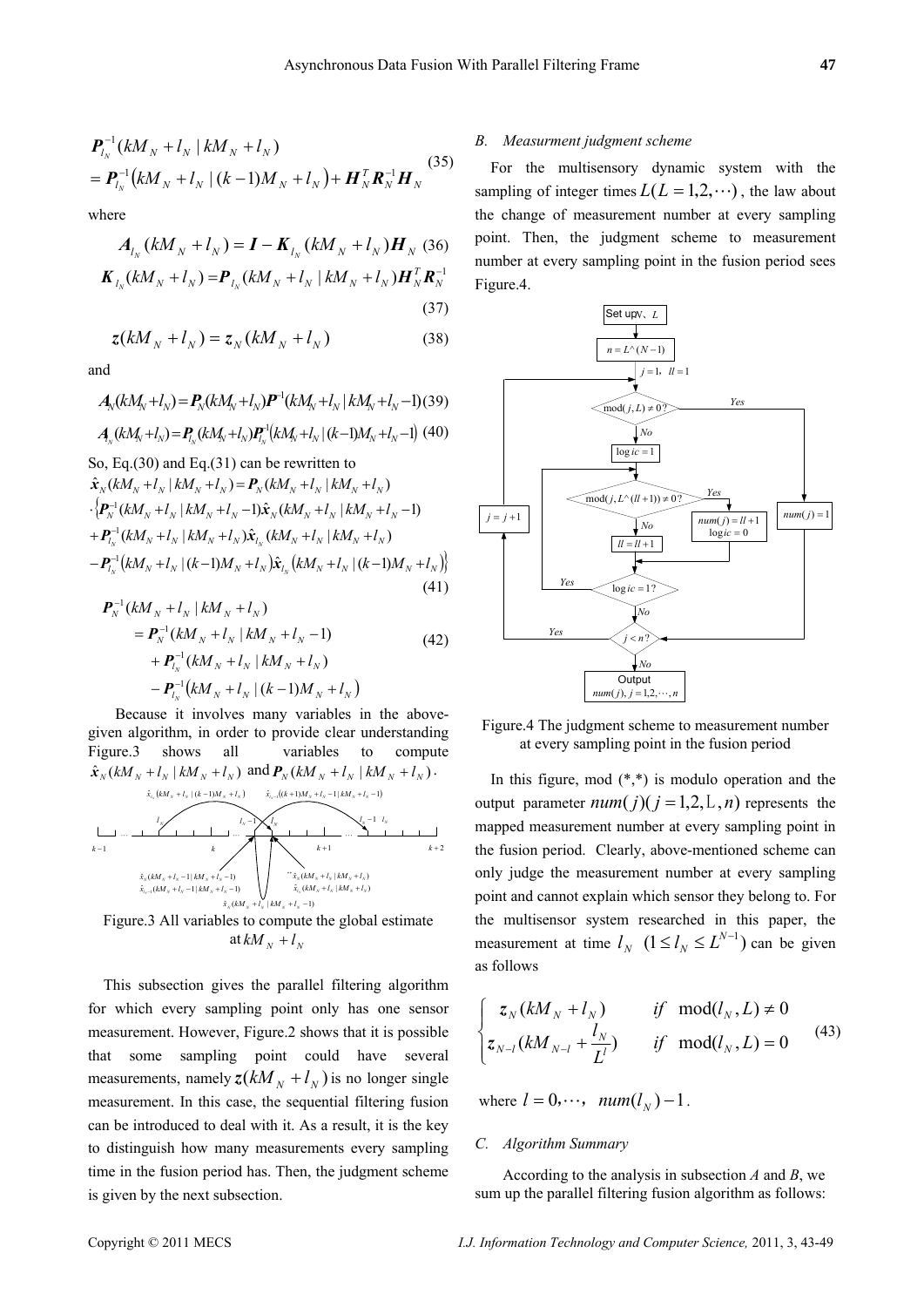1) Map sampling points of all of sensors to the time axis of sensor *N*, and take the time of sensor *N* as basis to perform fusion filtering.

2) Set up  $\mathbf{x}_0$ ,  $\mathbf{P}_0$ , and sampling times  $L$ .

 $3) k = 0, l_N = 1.$ 

4) Perform (26), (27), (28) and (24) sequentially.

5) Use (34) and (35) to compute the estimate of sensor *N*  $\hat{\mathbf{x}}_i$   $(kM_N + l_N | kM_N + l_N)$  and corresponding covariance  $P_{l_x} (kM_y + l_y) (kM_y + l_y)$ .

6) According to (41) and (42) to compute the estimate  $\hat{\mathbf{x}}_N (kM_N + l_N | kM_N + l_N)$  and the estimate covariance  $P_N (kM_N + l_N | kM_N + l_N)$ .

7) Use the judgment scheme given by Figure.4 to distinguish the measurement number at this time.

8) If  $num(l_N) = 1$ , else  $l_N = l_N + 1$ , go to 4). Else continue.

9)Adopt the sequential filtering fusion method in [9] to fuse other measurements  $z_{N-l} (kM_{N-l} + l_N/L^l)$  $(l = 1, \dots, num(l<sub>N</sub>) - 1)$ , and assign the taken estimate and error covariance to  $\hat{x}_N (kM_N + l_N) kM_N + l_N$ and  $P_N (kM_N + l_N | kM_N + l_N)$  respectively.

10) If  $l_N = M_N$ , then  $k = k + 1$  and  $l_N = 1$ , go to 4). Else  $l_N = l_N + 1$ , go to 4).

11) Finally, compute  $\hat{\mathbf{x}}_N (kM_N + l_N | kM_N + l_N)$ ,  $P_N ( kM_N + l_N | kM_N + l_N ).$ 12) End.

# IV. COMPUTER SIMULATION

This section uses computer simulation to only validate the effectiveness of the proposed parallel filtering fusion algorithm for the asynchronous sampling system. All of results are the mean of 100 Monte Carlo simulations.

# *A. Example1*

For the system given by Eq. $(7)$  and Eq. $(8)$ , we take  $N = 5$ ,  $L = 2$ ,  $\Phi_N = 0.98$ ,  $\mathbf{Q}_N = 0.1$ ,  $H_i = 1$ ,  $\mathbf{R}_i = 1$ ,  $\mathbf{S}_i = 0.2$ , where  $i = 1, 2, \dots, 5$ . Original value  $x_0 = 10$ ,  $P_0 = 100$ .

Then, the simulation results are shown by Figure.5, Figure.6, and Figure.7. The absolute error mean is given by Table.I.

TABLE I. ABSOLUTE ERROR MEAN OF ESTIMATE

| Algorithm                          | The parallel filtering fusion<br>algorithm |
|------------------------------------|--------------------------------------------|
| Absolute error<br>mean of Estimate | 0.2925                                     |



Figure.5 Multisensor measurements with  $L = 2$ 



Figure 6 Estimate result of the proposed parallel filtering fusion



Figure.7 Estimate error of the new algorithm

From Figure.5 to Figure.7, and Table.1, we can get the following conclusions:

1) Figure.5, which demonstrates the measurement distribution of multisensor dynamic system with *L*=2, shows that measurement number of every sensor satisfies